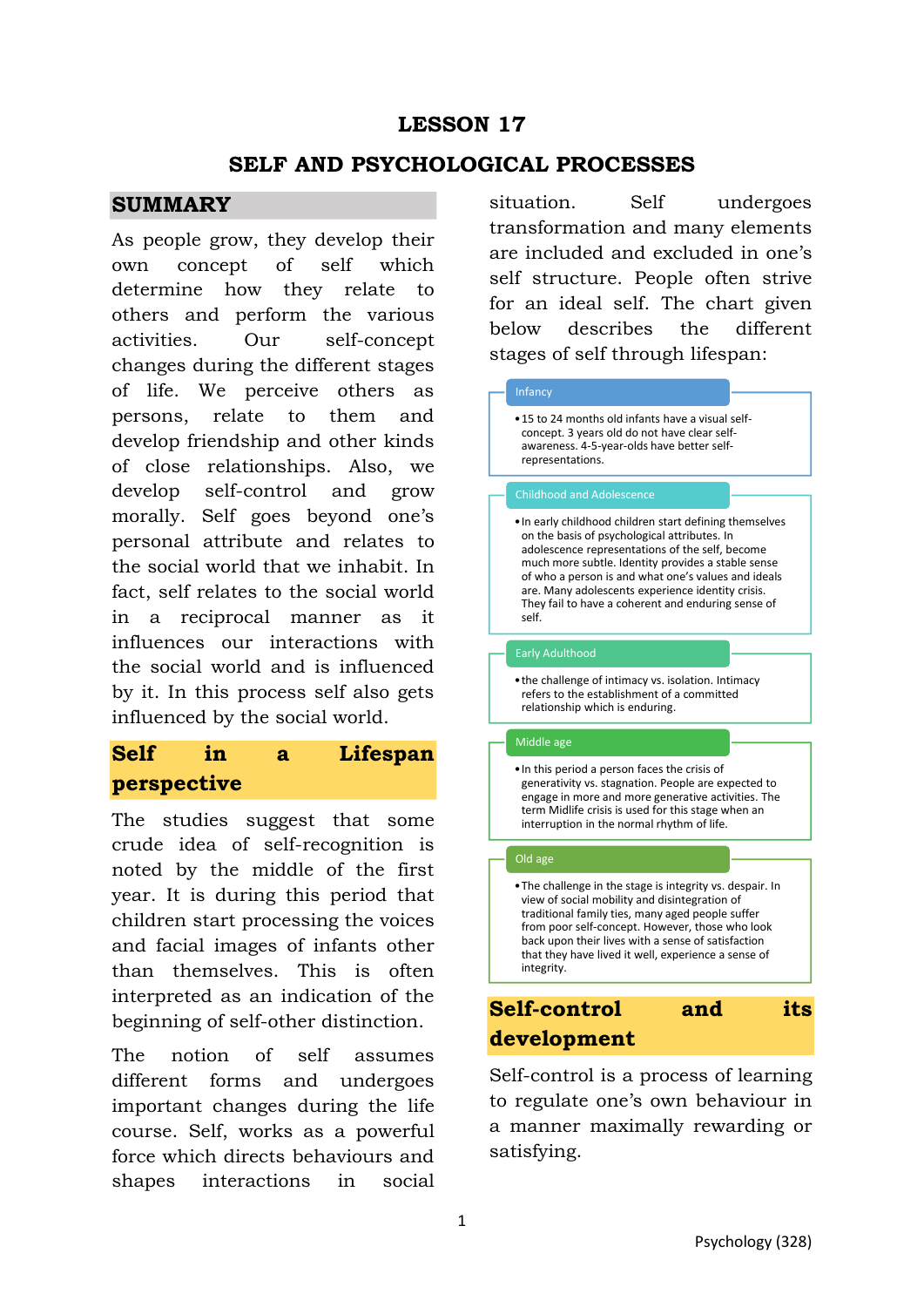

### **Self Instructional Training (SIT) -**

This kind of instruction focuses on the development of major skill areas emphasizing "self-talking" responses. The steps of self instruction are as follows:



### **Moral Development**

Development of the notions of "right" and "wrong" is an important aspect of social development. These notions help a person to balance the self-interest and wellbeing of others.

Piaget found that younger children up to 9-10 years of age show **morality of constraint** where children think in terms of conformity to social rules and focus only one aspect of an event.

Older children follow **morality of cooperation** where they think about the intentions and do not consider rules as unchangeable. Moral development starts early in childhood and it happens in stages.



Kohlberg used certain situations in which a moral dilemma is presented and the task of person is to solve the dilemma. The solution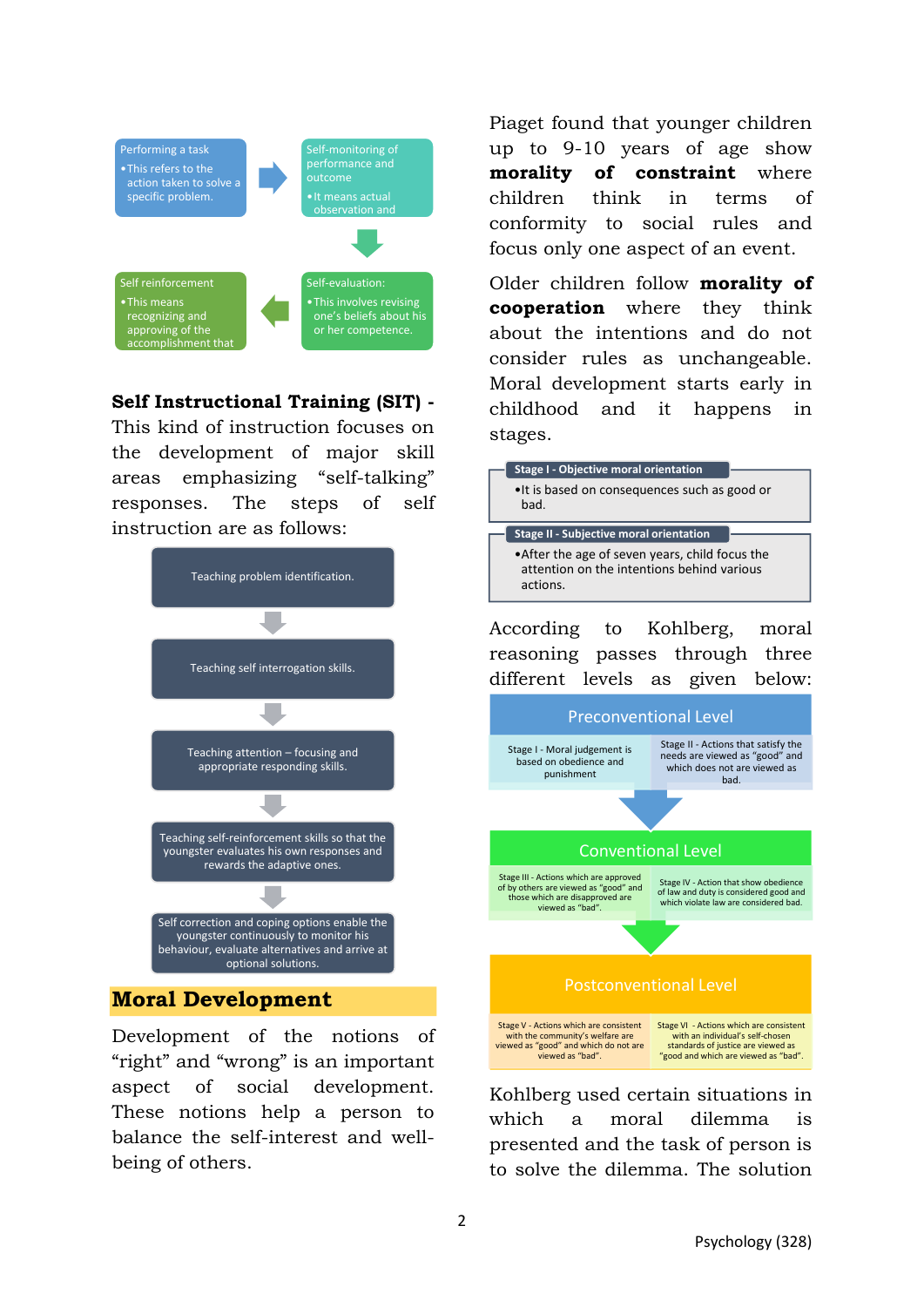arrived at indicates the stage of moral reasoning being used by the person.

## **Role of Family**

The various domestic exchanges regarding rights and wrongs and parental expressions of regulations contribute to the development of morality. The actions and emphases on acceptable behaviour by parents play an important role in moral development. The early experiences outside the family (e.g., preschool, peers, and neighbourhood) also contribute to the development of morality.

Gilligan has proposed that while male children are socialized to be independent and achievement oriented, female children are socialized to be nurturing and maintain a sense of responsibility. Womanhood or femininity is often linked with self sacrifice and care of others.

# **Pro and Anti-Social Behaviour**

**Pro-social behaviours** are behaviours which benefit another person. They include cooperation, sharing and helping when others are in distress. Children pass through four predictable stages in the development of empathy which makes pro-social behaviours possible. (See the next diagram).

Children can learn helping behaviour by imitating other known people. Opportunities for responsibility taking, role playing,

reinforcing desirable behaviour as and when it occurs will strengthen the development of pro-social behaviour.



**Anti-social behaviours** are characterized by truancy, delinquency, theft, vandalism and other forms of violation of the accepted social rules and convention. In some cases of antisocial behaviour the causal factors may be more personal than environmental, whereas in other cases it is vice versa. However, there is always a mixture of both personal and environmental influences, in varying proportion that leads to delinquent behaviours.

Psychological management of antisocial behaviour would include counselling and guidance for learning socially constructive behaviours, assertiveness training or social skills training which will enable them to shed aggressive behaviour or channelize the aggressive behaviour into something constructive. This would enable the growing child to benefit own self, as well as the society.